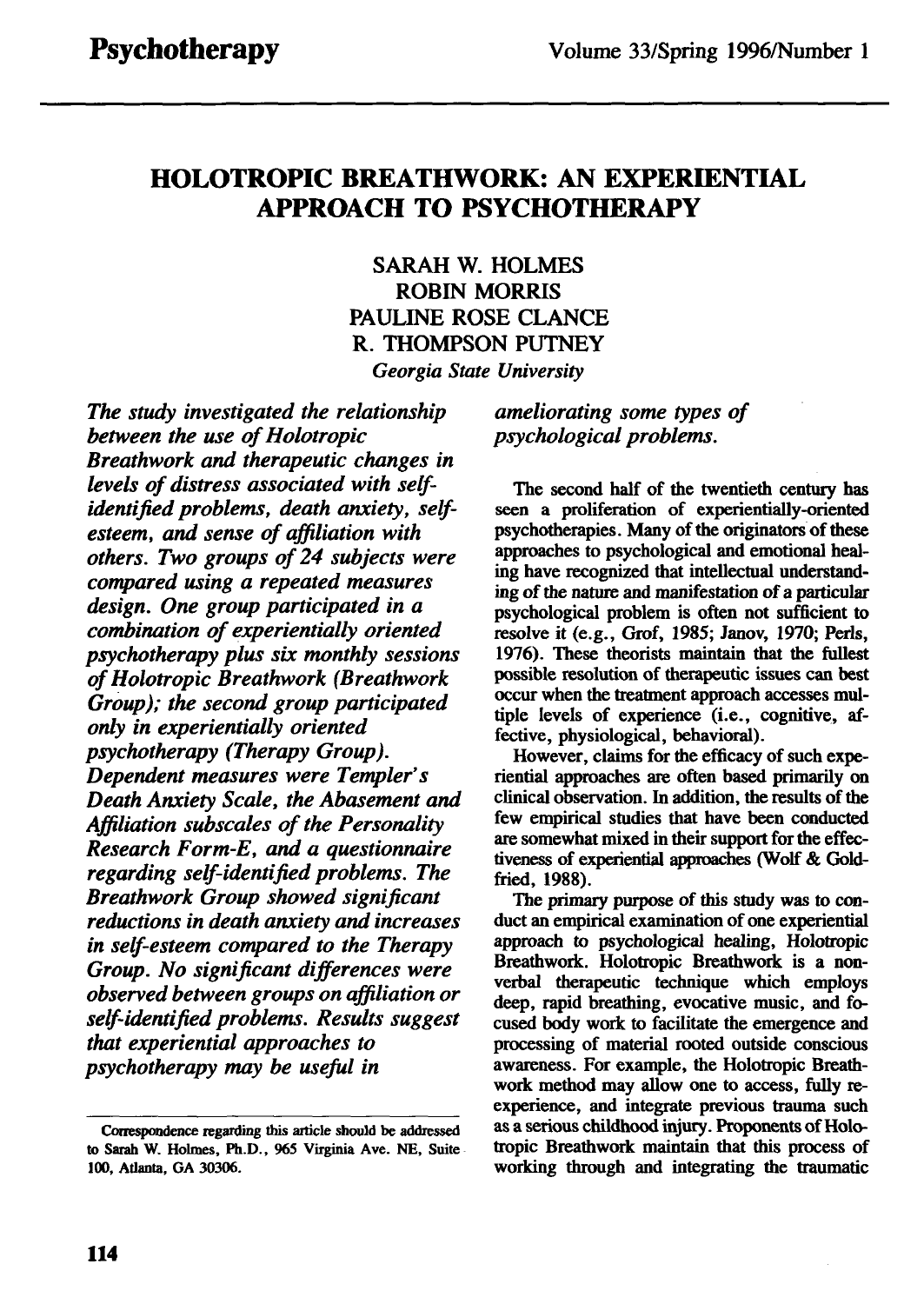material often leads to the resolution of seemingly intractable psychological problems (Grof, 198S).

## **The Roots of Holotropic Breathwork: Transpersonal Theory**

Holotropic Breathwork can be described as a therapeutic approach designed to fully access the ordinary (e.g., conscious) and non-ordinary (e.g., unconscious) realms of human experience. Stanislav and Christina Grof (Grof, 1975, 198S, 1988; Grof & Grof, 1980) developed the breathwork technique as a means of accessing unconscious levels of human experience and of resolving conflicts rooted in those levels.

Originally trained in classical psychoanalysis, Stanislav Grof developed a comprehensive theory of the cartography of the human psyche which placed him firmly in the school of Transpersonal Psychology. At first glance, Grof s Transpersonal Theory seems to represent a radical departure from traditional psychological theory. However, a closer examination of Grof s major tenets indicates that they are firmly rooted in more established approaches (e.g., Jung, 1960; Perls, 1976; Rank, 19S2). In his metapsychology, Grof postulates three levels in the cartography of the human psyche: The biographical-recollective level, the perinatal level, and the transpersonal level. The parameters of the three levels are discussed individually below.

## *Biographical Level*

As the repository of all of one's postnatal experiences, the biographical level has been the focus of most forms of psychotherapy. This level includes conscious memory of past experiences as well as unconscious cognitive, physical, and emotional memory of those events.

## *Perinatal Level*

Grof maintains that relatively few psychological problems have their roots solely in the biographical level. Rather, he postulates that many types of psychopathology often seem to be primed by, or rooted in, various aspects of the birth experience.

In essence, Grof maintains that the person's physiological and emotional experiences during the various stages of the birth process leave indelible traces on the psyche. The perinatal experiences typically occur in clusters with characteristics related to the four clinical stages of birth (Grof, 1985). These clusters, termed basic perinatal matrices **(BPM),** each have specific somatic and emotional content. In situations where one or more of the birth stages is particularly protracted, difficult, or life threatening, it is expected that its associated themes would be repeatedly reactivated throughout the person's life, thus forming a foundation for possible later psychological problems.

# *Transpersonal Level*

Grof maintains that the perinatal level of unconscious experience functions as a bridge between the biological realm and the transpersonal realm. He defines transpersonal experiences as the "experiential expansion or extension of consciousness beyond the usual boundaries of the body ego and beyond the limitations of time and space" (Grof, 1988, p. 38). Examples of transpersonal experiences include "past life" experiences, complete identification with an animal species, profound spiritual experiences, and so on.

Transpersonal experiences appear to tap sources of information lying far outside the range of an individual's concrete knowledge base as well as outside of the range of ordinary human experience. The most essential feature of transpersonal theory is the postulate that all aspects of existence are intrinsically interrelated and mutually interdependent. Consequently, Grof and others suggest that the issues underlying much psychological dysfunction (such as fear of death, low self-esteem, or a pervasive sense of alienation) may be resolved through transpersonal experiences (Grof, 1985).

#### *Holotropic Breathwork*

Transpersonal theory asserts that the resolution of most forms of psychopathology requires accessing and fully experiencing events rooted in all three levels of the human psyche. The Grofs (1985) developed the technique of Holotropic Breathwork as a means of accomplishing this task. The breathwork technique is actually fairly simple. The patient is instructed to lie down, relax fully, and then to begin breathing as rapidly and deeply as possible. As the patient begins the process of deep rapid breathing, highly evocative music is played. The combination of deep rapid breathing and the evocative music induces a trance state which facilitates the loosening of any cognitive, emotional, and physical barriers to en-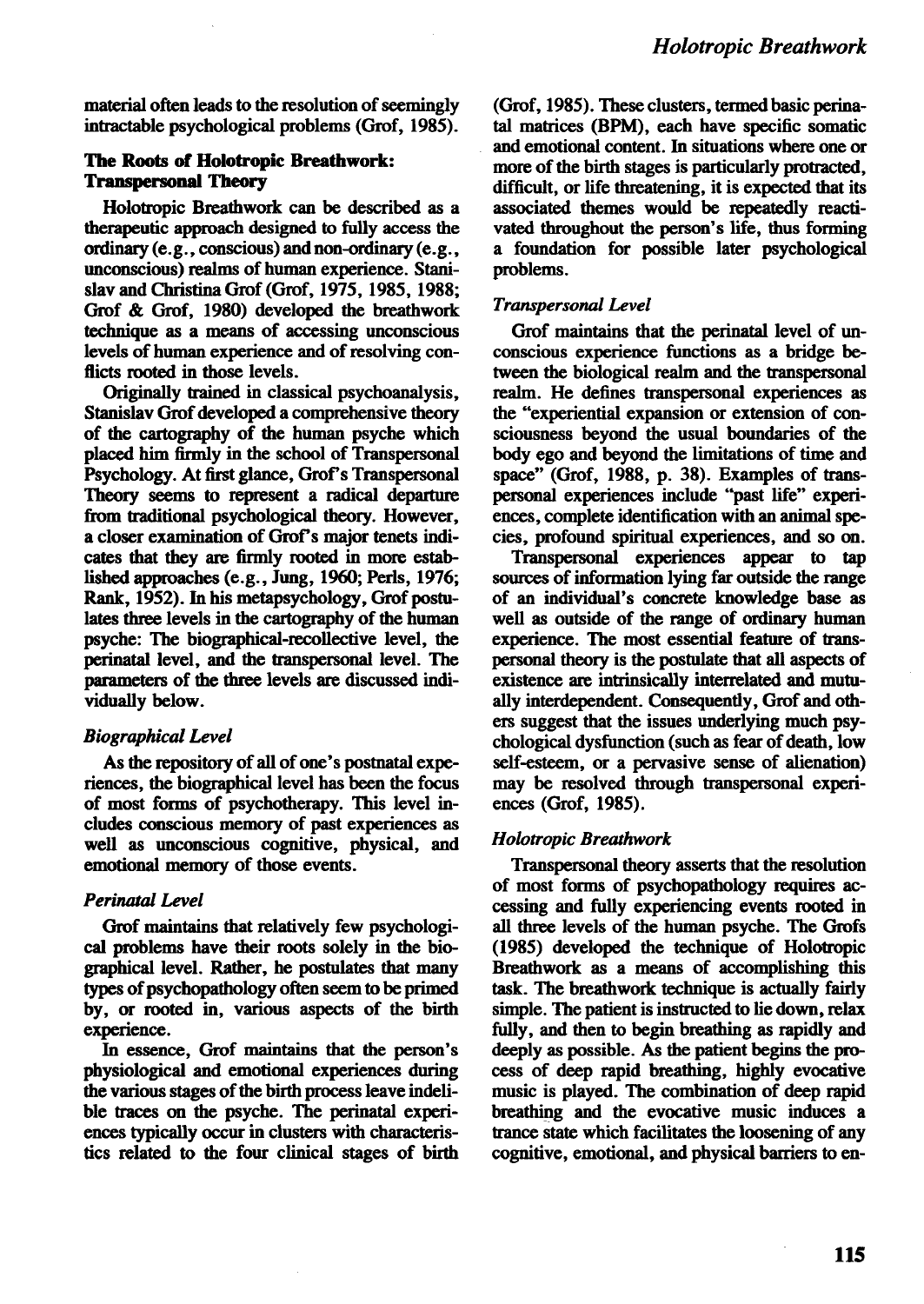tering the altered states of consciousness necessary to access the perinatal and transpersonal realms, as well as repressed material from the biographical realm (Grof, 1988). The trance state produced by Holotropic Breathwork is seen primarily as an intrapsychic journey with minimal, if any, verbal communication between patient and therapist. Sessions generally last from 1<sup>1</sup>/<sub>2</sub> to 3 hours.

While the materials encountered in any given breathwork session may vary, they often include themes of death and rebirth, of struggle and eventual transcendence, and of a deep sense of connectedness to others and to the universal whole. These sessions often alter an individual's perception and experience of his/her psychological problems and shift his/her focus from personal suffering to concerns with things beyond the self. Consequently, Grof suggests that Holotropic Breathwork experiences often lead to a marked reduction in death anxiety, increases in selfesteem, and increases in one's sense of connection with others. The variables of death anxiety, self-esteem, and sense of affiliation with others were thus selected for examination in this study based on the theory underlying Holotropic Breathwork. In addition, proponents of this approach claim that it can speed the course of therapy and may be particularly effective with patients who are experiencing an impasse in the therapy or whose problems seem intractable.

# **Method**

## *Subjects*

In order to investigate the use of Holotropic Breathwork itself, the study utilized two groups: One including subjects who participated in a series of six monthly breathwork sessions in addition to ongoing experientially oriented verbal psychotherapy (Breathwork Group); and the other including subjects who participated only in ongoing experientially oriented verbal psychotherapy (Therapy Group). Subjects were self-selected into these groups, as random assignment to groups was not clinically feasible.

All subjects were referred by a pool of clinicians who described themselves as practicing experientially oriented verbal psychotherapy. Experientially oriented verbal psychotherapy included therapeutic approaches such as Gestalt Therapy or Dynamic Therapy, which rely heavily on verbal

interaction between therapist and patient, and which focus on the expression of multiple levels of the patient's experience, such as the affective and physiological as well as the cognitive levels.

There were 24 subjects in the Breathwork Group (5 males and 19 females). All identified themselves as Caucasian, and they ranged in age from 32 to 50 years, with a mean age of 39.3 years. Prior to the beginning of the study, breathwork subjects had received a mean of 82.7 months of psychotherapy, with a range of 6 to 240 months. As involvement in the Breathwork Group necessitated a six month commitment, participants were required by the breathwork facilitators to have had at least one breathwork experience prior to their acceptance into the group to ensure their suitability for the group. It was thus not possible to obtain a sample of Breathwork subjects who had had no prior experience with Holotropic Breathwork. The number of previous breathwork experiences ranged from 1 to 23, with a mean of 7.6.

There were also 24 Therapy Group subjects (6 males and 18 females). All identified themselves as Caucasian, and they ranged in age from 22 to 49 years, with a mean age of 36.2. Therapy Group subjects had a mean of 55.8 months of psychotherapy prior to the beginning of the study, with a range of 3 to 300 months. None of the Therapy Group subjects had any experience with Holotropic Breathwork. Between group differences in age and length of time in therapy were not significant.

## *Instruments and Procedures*

Three of the dependent variables selected for study (death anxiety, sense of affiliation with others, and self-esteem) were derived from transpersonal theory and were seen as being particularly amenable to change through Holotropic Breathwork (Grof, 1985, 1988). These variables were measured by Templer's Death Anxiety Scale (DAS) (Templer, 1970), the Affiliation subscale of the Personality Research Form-E (Aff. Scale) and the Abasement subscale of the PRF-E (SE Scale), respectively (Jackson, 1984). All of these are True-False scales.

Several studies have indicated that the DAS has acceptable levels of reliability (.83) and validity (.76) as a measure of death anxiety (Tempter, 1970). Scores on the DAS range from 0 to 15. A high score on the DAS indicates a high level of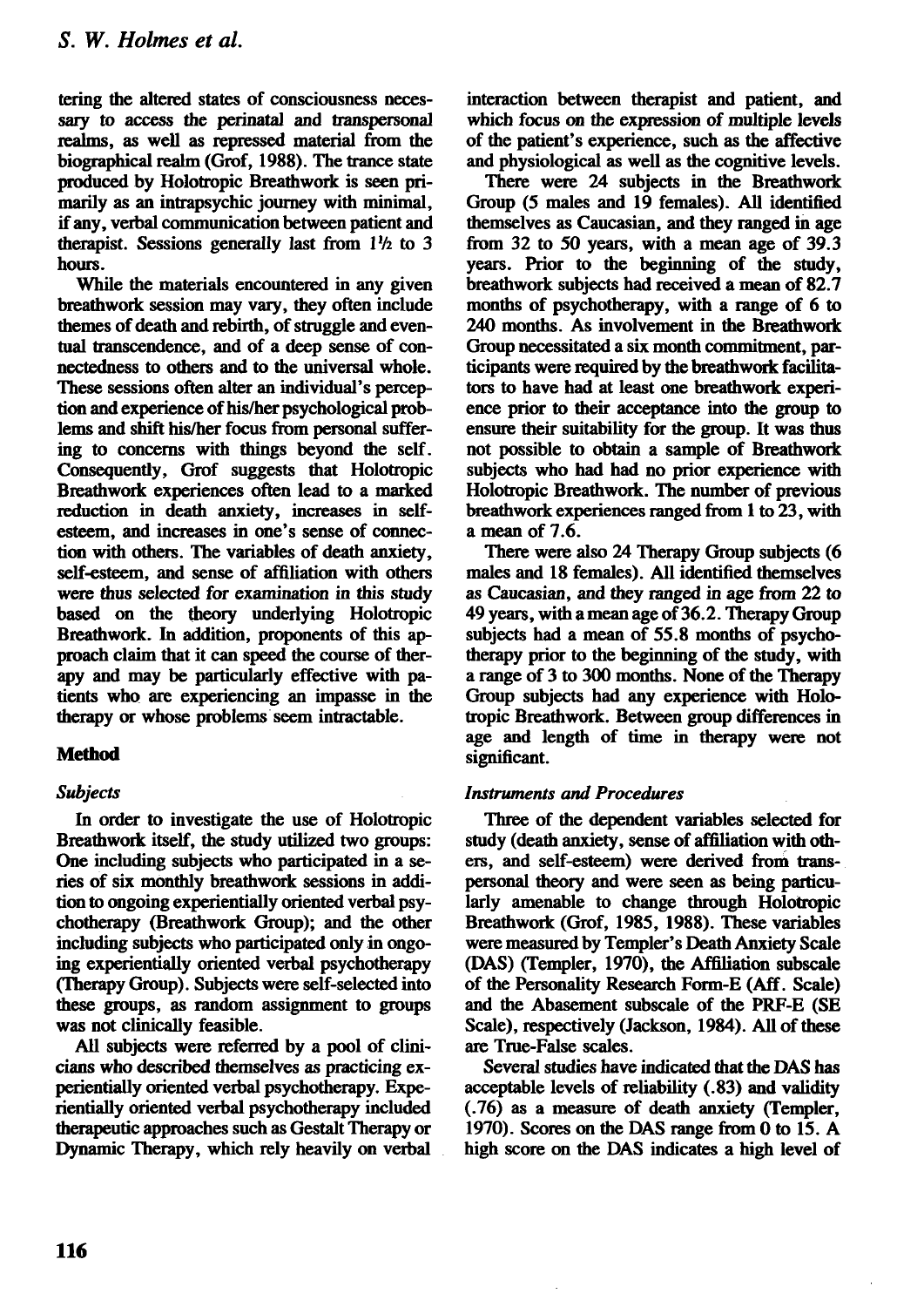**death anxiety. Normative data for the DAS indicates that subjects with a high level of expressed concern about death received a mean score of 11.62 on the DAS, while control subjects received a mean score of 6.77 (Templer, 1970).**

**The Aff. Scale and the SE Scale were adapted from the Affiliation and Abasement subscales of the PRF-E. Although the exact statements for each of these scales were included in the study, the order of the statements was rearranged to control for social desirability effects (Conrad & Maul, 1981). The Aff. Scale and the SE Scale have been shown to have acceptable levels of reliability (.93; .85) and validity (.80; .48) as measures of sense of affiliation with others and of level of self-esteem (Jackson, 1984). The range of scores for both scales is 0 to 16. A high score on the Aff. Scale indicates a low level of affiliation. A high score on the SE Scale indicates a low level of self-esteem. Normative data indicates a mean score of 8.93 on the Aff. Scale and 7.66 on the SE Scale for female college students (Jackson, 1984).**

**In order to obtain information regarding the types of problems the subjects themselves saw as important, they were also given a questionnaire, developed for this study, which asked them to list, describe, and rate (on a Likert scale) the severity of the top three problems for which they were seeking help through psychotherapy. This instrument is referred to as the Problems Questionnaire (PQ).**

**Both Therapy Group and Breathwork Group subjects completed the four scales prior to the beginning of the six month breathwork group (pre-test) and again at the end of three months (post-test 1) and six months (post-test 2). These data collection points were selected to allow comparisons to be made between scores obtained prior to, in the middle, and at the end of the six breathwork sessions. The post-test versions of the PQ reminded the subjects of the problems they listed on the pretest version and asked them to rate and describe their current experience of those same problems.**

**By participating in the 6 monthly breathwork sessions in addition to regular weekly psychotherapy, the Breathwork Group subjects could be seen as receiving more therapeutic attention than did the Therapy Group subjects, and any difference found between groups could be reasonably attributed to this extra attention. To address this poten-**

**tial confound, Therapy Group subjects were also administered the instruments a fourth time, six weeks after their six month assessment. It was thought that the six additional therapy sessions received by the Therapy Group during this time would equal the attention, at least when the number of sessions is evaluated, received by the Breathwork Group in the six breathwork sessions.**

**To assess the potential variance attributable to therapeutic attention, initial analyses were conducted comparing the scores on the first, second, and third test administrations for both groups; with additional analyses comparing the first, second, and third administrations for the Breathwork Group with the first, second, and fourth administrations for the Therapy Group. No significant differences were observed between the two sets of analyses. Therefore, the results from the second set of analyses are reported below.**

# **Results**

**An overall repeated measures MANOVA was performed using the DAS, Aff. Scale, and SE Scale as dependent variables and group, time, and group-time interaction as independent variables. The MANOVA found no main effect for group or time, but did show a group by time interaction**  $[F(6, 41) = 5.36, p = .001]$ , with the Breath**work Group showing greater change over time than the Therapy Group. Post-hoc analyses were conducted for each scale to further evaluate this interaction.**

# *Death Anxiety Scale*

**An analysis of variance comparing the pretest DAS scores of the Breathwork Group with the Therapy Group showed no differences between groups at the beginning of the study. The mean scores and standard deviations for each group for each administration of the DAS are summarized in Table 1.**

**Repeated measures ANOVA showed no effect for group but a significant effect for time** *[F(2,*  $45$ ) = 3.75,  $p = .031$ ] and for the group by time **interaction**  $[F(2, 45) = 10.12, p = .001]$ , with **the Breathwork Group showing greater change over time. A comparison of the pretest and posttest 1 (3 months) results found only a group by** time interaction  $[F(1, 46) = 3.95, p = .05]$ . **The comparison of post-test 1 and post-test 2 (6 months) results also found a significant interaction for group by time**  $[F(1, 46) = 18.29, p =$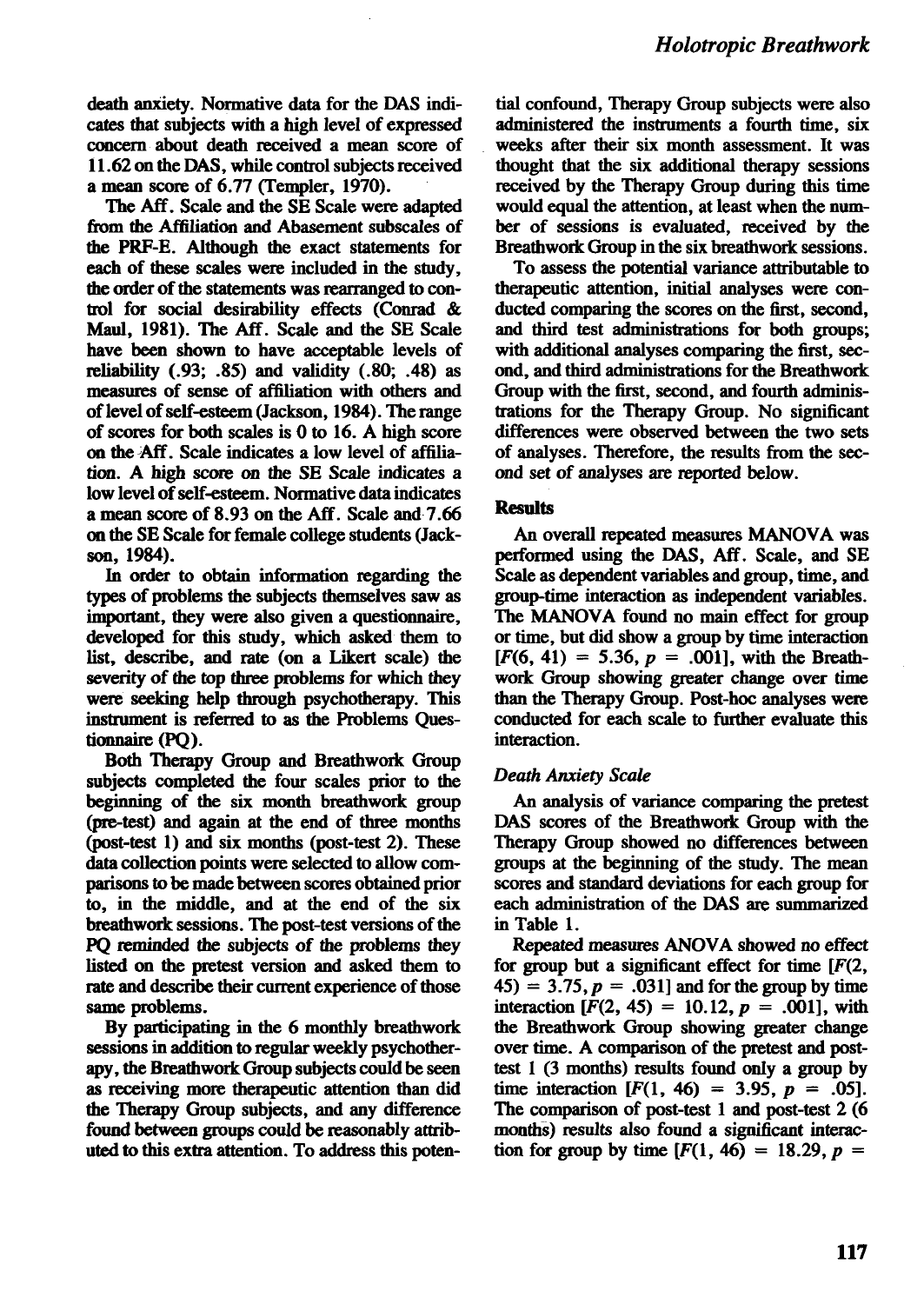| TABLE 1. Mean Scores on Repeated Administrations of the |  |
|---------------------------------------------------------|--|
| Death Anxiety Scale (DAS) and SE Scale (Self-Esteem)    |  |

| <b>Administration</b>        | Group | Mean | SD   |
|------------------------------|-------|------|------|
| Pretest                      |       |      |      |
| DAS                          | BW    | 7.16 | 2.40 |
|                              | TX    | 6.25 | 3.05 |
| SE                           | BW    | 6.58 | 2.14 |
|                              | TX    | 7.25 | 3.24 |
| Post 1 (3 months)            |       |      |      |
| DAS                          | BW    | 6.50 | 2.58 |
|                              | TX    | 6.54 | 3.06 |
| SЕ                           | BW    | 6.12 | 1.65 |
|                              | TX    | 7.08 | 2.99 |
| Post 2 (6 months)            |       |      |      |
| DAS                          | BW    | 5.66 | 2.46 |
|                              | ТX    | 6.95 | 2.94 |
| SE                           | BW    | 5.41 | 1.76 |
|                              | ТX    | 7.79 | 2.70 |
| Post $3(7.5 \text{ months})$ |       |      |      |
| DAS                          | TX    | 6.66 | 2.73 |
| <b>SE</b>                    | TX    | 7.20 | 3.09 |

*Note.* **Between group differences on all post-test administrations significant at .05 or less.**

**BW = Breathwork Group** *(N =* **24).**

 $TX = The$ rapy Group  $(N = 24)$ .

**.001]. The Breathwork Group showed the greater change in both instances. Analysis of covariance, with overall number of months of psychotherapy prior to the beginning of the study (3 to 300) held constant, indicated that length of prior time in therapy did not significantly influence the group by time interactions observed for the DAS.**

#### *Aff. Scale*

**Analysis of variance for the pretest Aff. Scale (sense of affiliation) indicated no difference between groups at the beginning of the study. A repeated measures ANOVA, with scores on the Aff. Scale as the dependent variable, and group and time as the independent variables, found no significant main effects or interactions over time.**

#### *SE Scale*

**Analysis of variance for the pretest SE Scale (self-esteem) indicated no difference between groups at the beginning of the study. The group means and standard deviations across administrations for the SE Scale are summarized in Table 1.**

**Repeated measures ANOVA with scores on the SE Scale as the dependent variable, and group**

**and time as the independent variables, found no main effect for group or for time across the three test administrations. However, a significant inter**action for group by time was found  $[F(2, 45) =$ **3.14,** *p =* **.048], with the Breathwork Group showing greater change over time. An ANOVA comparing pretest and post-test 1 (3 months) scores of the two groups showed no significant effects. An ANOVA comparing post-test 1 and post-test 2 (6 months) scores showed a significant main effect for group [** $F(1, 46) = 6.77$ **,**  $p =$ **.012] and an interaction effect for group by time**  $[F(1, 46) = 10.06, p = .003]$ , with the **Breathwork Group showing greater change over time. Analysis of covariance indicated that the group by time interaction was not significantly influenced by overall length of prior time in therapy.**

# *Breathwork "Rookies" vs. "Experienced<sup>1</sup> Subjects*

**Additional exploratory analyses were performed comparing more "rookie" breathwork subjects and more "experienced" breathwork subjects on the SE Scale and the DAS, in order to investigate the possible influence of number of prior breathwork experiences on the overall performance of the Breathwork Group on these scales. For the purpose of these analyses, "rookie" was defined as a breathwork subject who had had no more than 4 breathwork experiences prior to the beginning of the study. There were 10 "rookies" and 14 "experienced" breathwork subjects.**

**Analysis of variance, with scores on the scales as the dependent variables, and group and time as the independent variables, indicated that the "rookies" and "experienced" breathwork subjects differed in their scores on the pretest of the SE** Scale  $[F(1, 22) = 4.18, p = .053]$ . The "experi**enced" subjects had higher levels of self-esteem at the beginning of the study. However, the two Breathwork Groups did not differ on the DAS at the beginning of the study.**

**Repeated measures ANOVA with scores on the SE Scale as the dependent variable, and subgroup and time as the independent variables, found a** significant main effect for group  $[F(1, 22) =$ 4.29,  $p = .050$  and for time  $[F(2, 21) = 5.33]$ ,  $p = .013$ , but no interaction effect for group by **time. Between group differences thus appear to be attributable to differences observed at the outset of the study. Repeated measures ANOVA per-**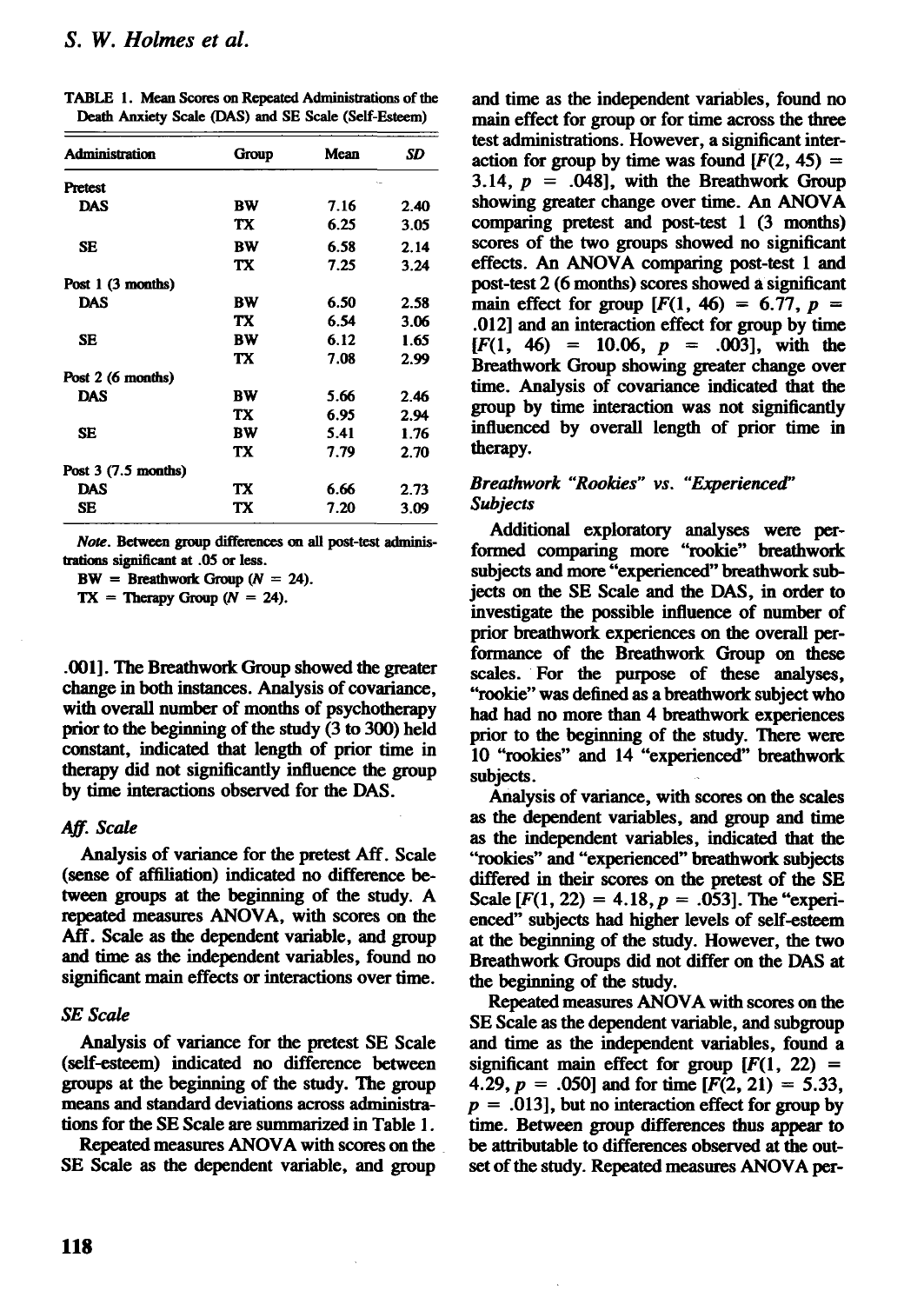formed for the DAS found a significant effect only for time  $[F(2, 21) = 9.99, p = .001]$ . The groups thus did not differ across time on the DAS.

## *Problems Questionnaire*

A repeated measure ANOVA for Problems 1, 2, and 3, with scores on each problem as the dependent variable, and group and time as the independent variable, found significant main effects for time with  $[F(2, 45) = 23.92, p = .001]$ ;  $[F(2, 45) = 14.96, p = .001]$ ; and  $[F(2, 45) =$ 12.08,  $p = .001$ , respectively. No main effects for group or group by time interactions were shown. Thus, while both groups showed change over time, there were no differences between groups.

#### **Discussion**

Holotropic Breathwork is an almost wholly experiential approach to psychotherapy, and as such seemed an ideal vehicle through which to explore the claims of many clinicians and theorists that experiential techniques facilitate psychological healing. In fact, this study does provide some support for such claims. Significant differences between groups across time were found for two of the three theoretically derived dependent variables, with the Breathwork Group showing greater reductions in death anxiety and increases in selfesteem than the Therapy Group. The fact that these differences were obtained with samples who had a great deal of prior experience in psychotherapy suggests that Holotropic Breathwork may be particularly useful with individuals who have difficulty making progress in therapy.

These results indicate that, with this sample, therapeutic improvement in death anxiety and selfesteem was stronger with a combination of Holotropic Breathwork and experientially oriented verbal psychotherapy than with experientially oriented verbal psychotherapy alone. As the study was quasi-experimental in nature, no cause and effect implications can be drawn from it. Neverthe-less, the results do suggest that the combination of Holotropic Breathwork and experientially oriented verbal psychotherapy may be a useful therapeutic modality which bears further study.

A limitation of this study is that all subjects in the Breathwork Group had at least some experience with Holotropic Breathwork prior to the beginning of the study, and the range of experiences was considerable (1 to 23 sessions). The differences observed between groups thus cannot completely be attributed to the Breathwork Group subjects' Holotropic Breathwork experiences during the course of the study.

A second limitation is that there was no random assignment to groups. Subjects were not randomly assigned because it was neither practical nor clinically advisable. The differences observed between groups could thus be due to self-selection bias. A third limitation of the study is that it included a large number subjects in both groups who had received a great deal of psychotherapy prior to the beginning of the study. These results therefore cannot be generalized to short-term psychotherapy patients, but they do support the contention that Holotropic Breathwork may contribute to psychological healing even after long-term psychotherapy.

Given these limitations, however, the results do provide tentative support for some of the claims of transpersonal theory, which suggests that death anxiety should decrease and selfesteem increase when one is able to access and explore issues rooted in the perinatal and transpersonal realms. This support must be tempered because 1) no qualitative data was obtained describing the content of the breathwork experiences, and it is thus not known whether these included perinatal and transpersonal themes, and 2) the analyses showed no differences between the "rookie" and "experienced" Breathwork Group subjects on the pretest for death anxiety and across time on either death anxiety or self-esteem.

Theoretically, it would appear that increased exposure to the perinatal and transpersonal realms would produce greater changes in problems anchored in those realms, and, therefore, that there would have been 1) a significant difference between the breathwork groups on the pretest measures of *both* death anxiety and self-esteem, and 2) greater differences across time between the two breathwork groups on those measures, as the "experienced" group would have had more opportunities for exposure to the perinatal and transpersonal realms. However, the larger body of transpersonal theory suggests that an individual can experience a major shift in his/her experience of a problem as a result of very few profound experiences (Maslow, 1964). It is therefore possible that the differences observed between the Breathwork Group and the Therapy Group were due at least in part to a few especially powerful experiences undergone by some of the breathwork subjects. If this was indeed the case, it may be